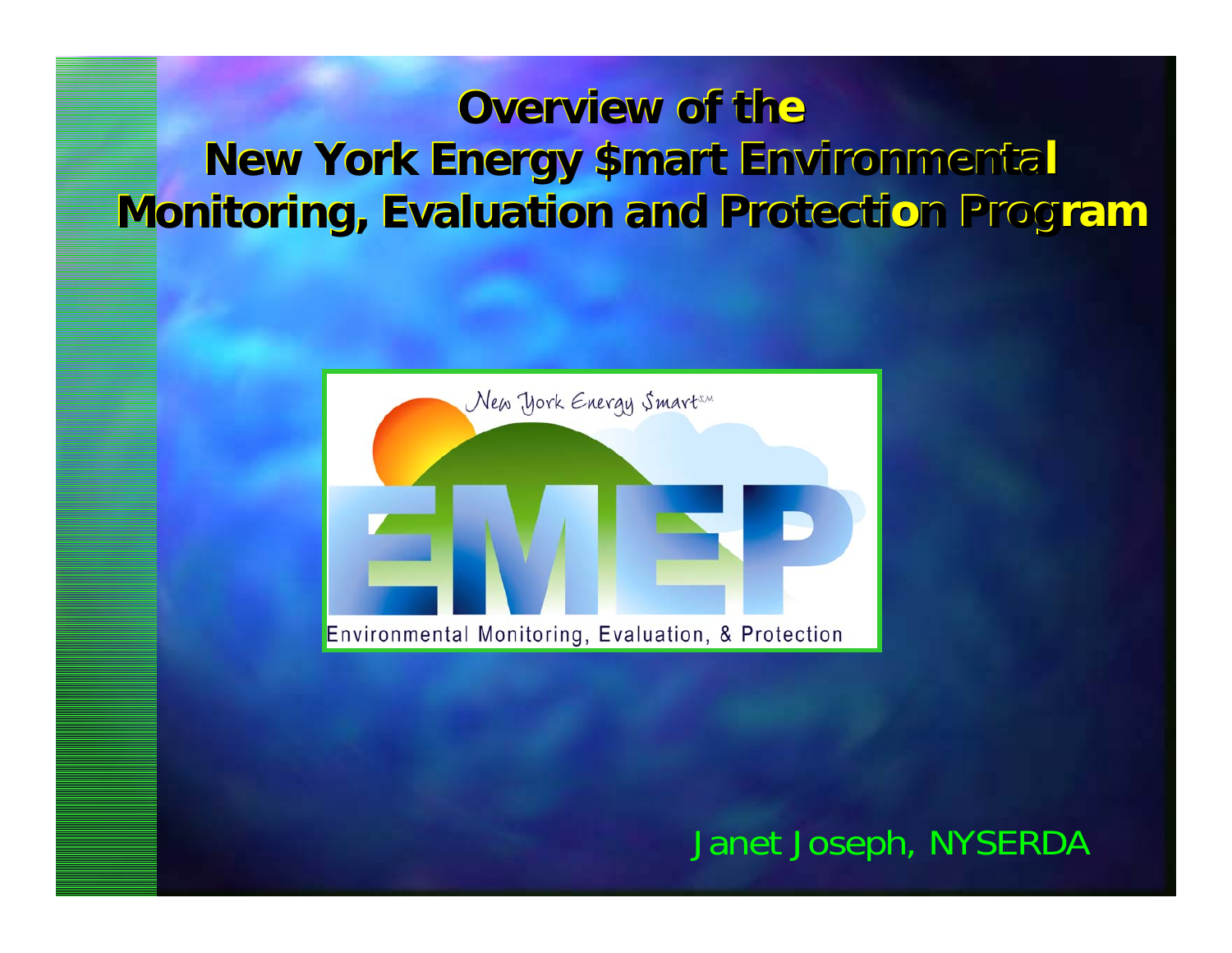



**Presentation Outline History of E History of EMEP Goals & strategies Farget areas Future directions**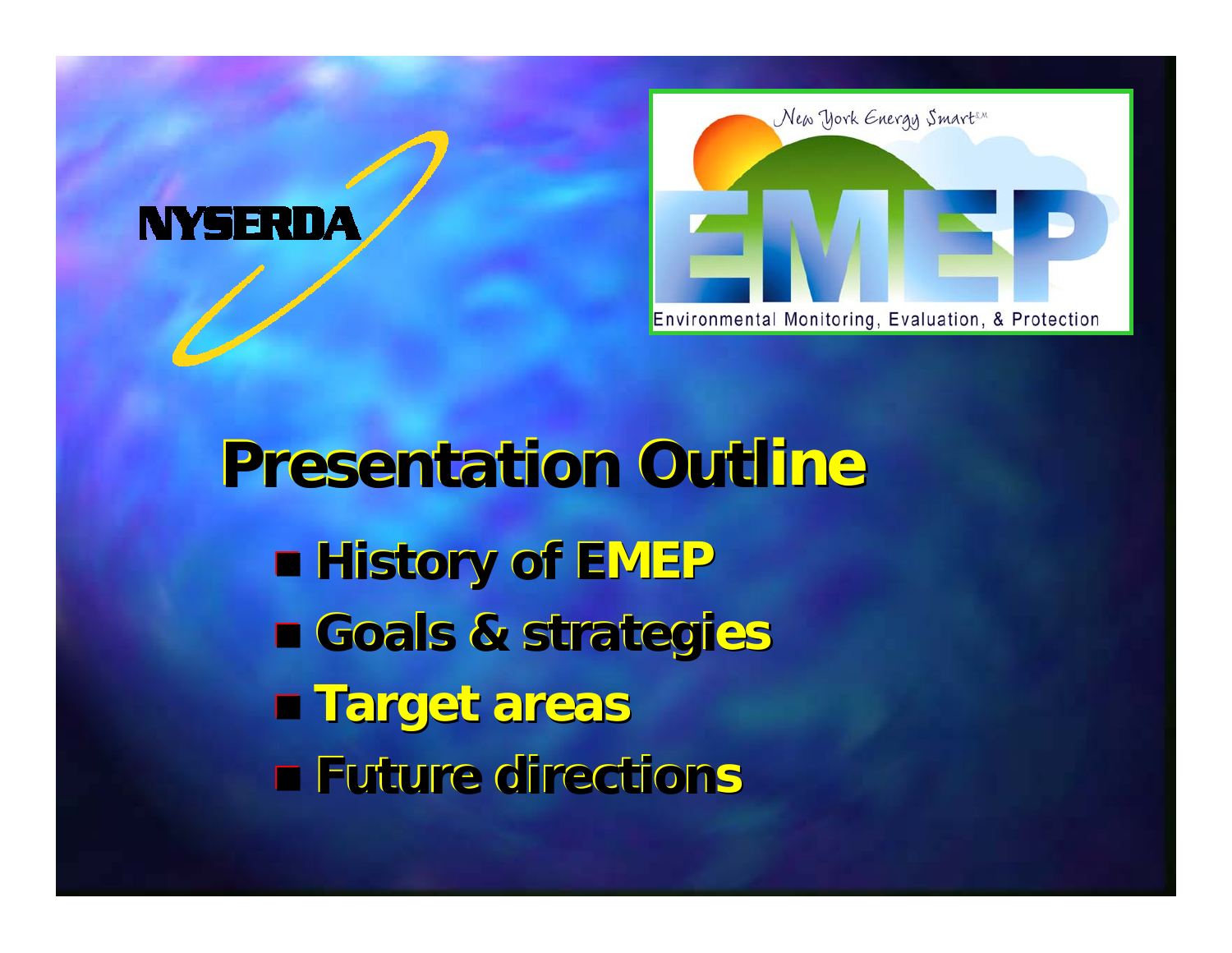**EMEPO Overview**

# **Program Goals**



**Purpose: Support policy-relevant research to enhance understanding of energy-related environmental ronmentalissues issues**

**Initiated in 1998 – funded at \$2.7 million/yr through 2006**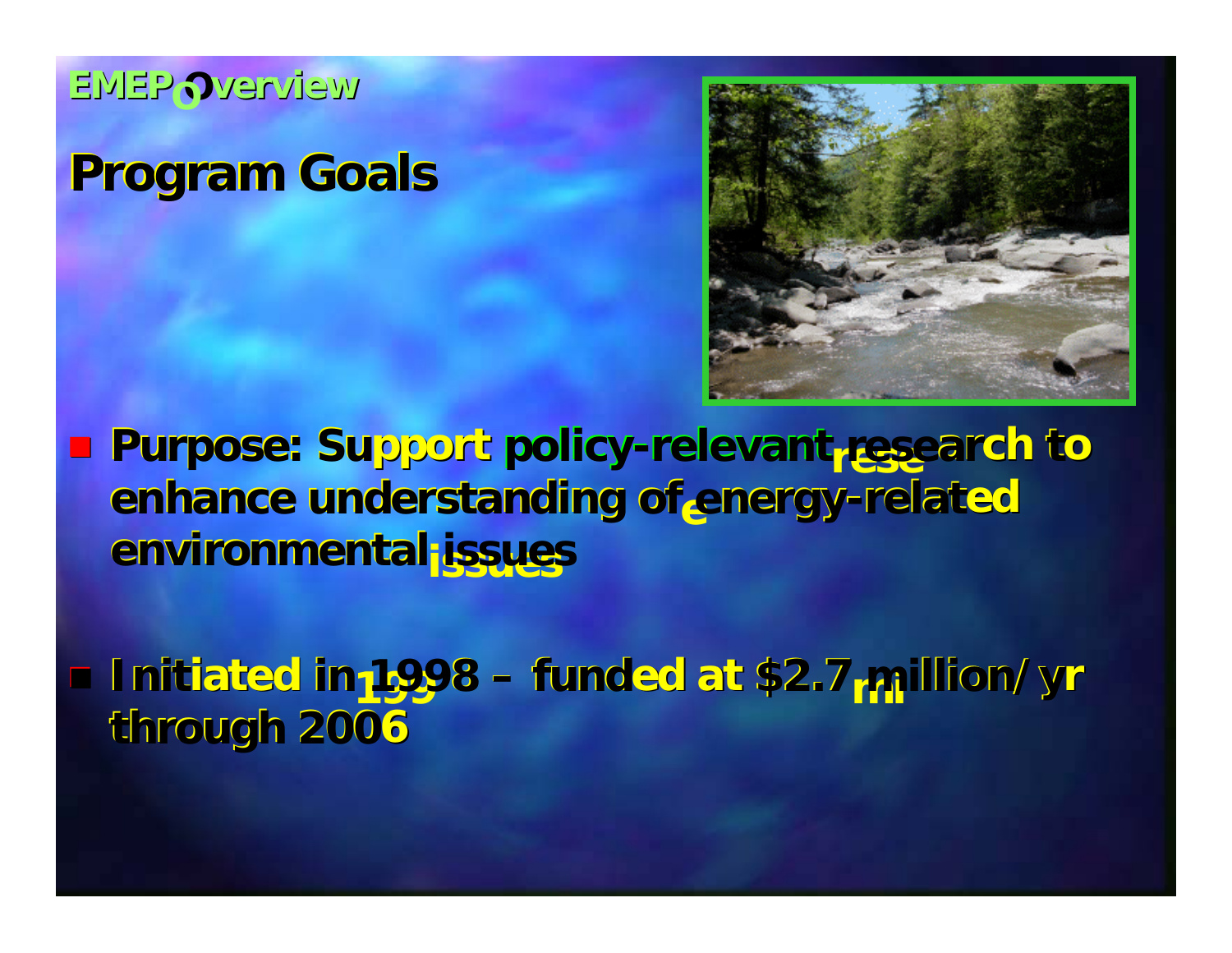**EIVIEP OVERVIEW** 

## **Program Focus**

**E Target pollutants:** 

**ENOx, SOx, mercury,** primary and secondary particulates, ozone

## **Research Areas:**



- **Air Quality and related health research**
- Ecosystems Response to deposition of Sulfur, Nitrogen and Mercury
- Cross-cutting research

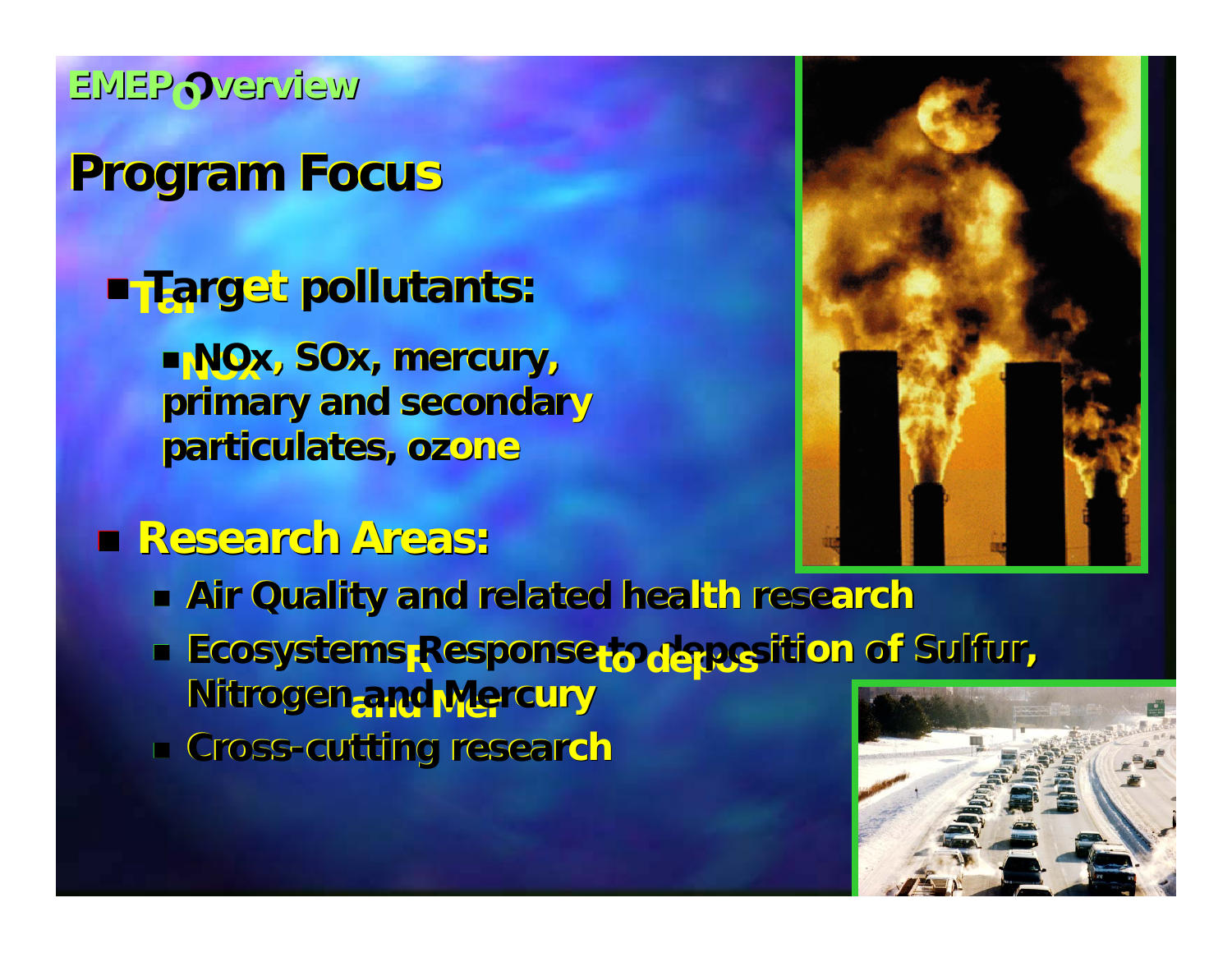#### **EIVIEP OVERVIEW**

## **Program Strategies**

- Address critical NYS and regional problems
- **Provide a forum for exchange of** information
- **E Support outreach and science-policy** communication efforts
- **Build capabilities in NY institutions**
- **E Leverage limited dollars**
- Strong-technical review/active advisory group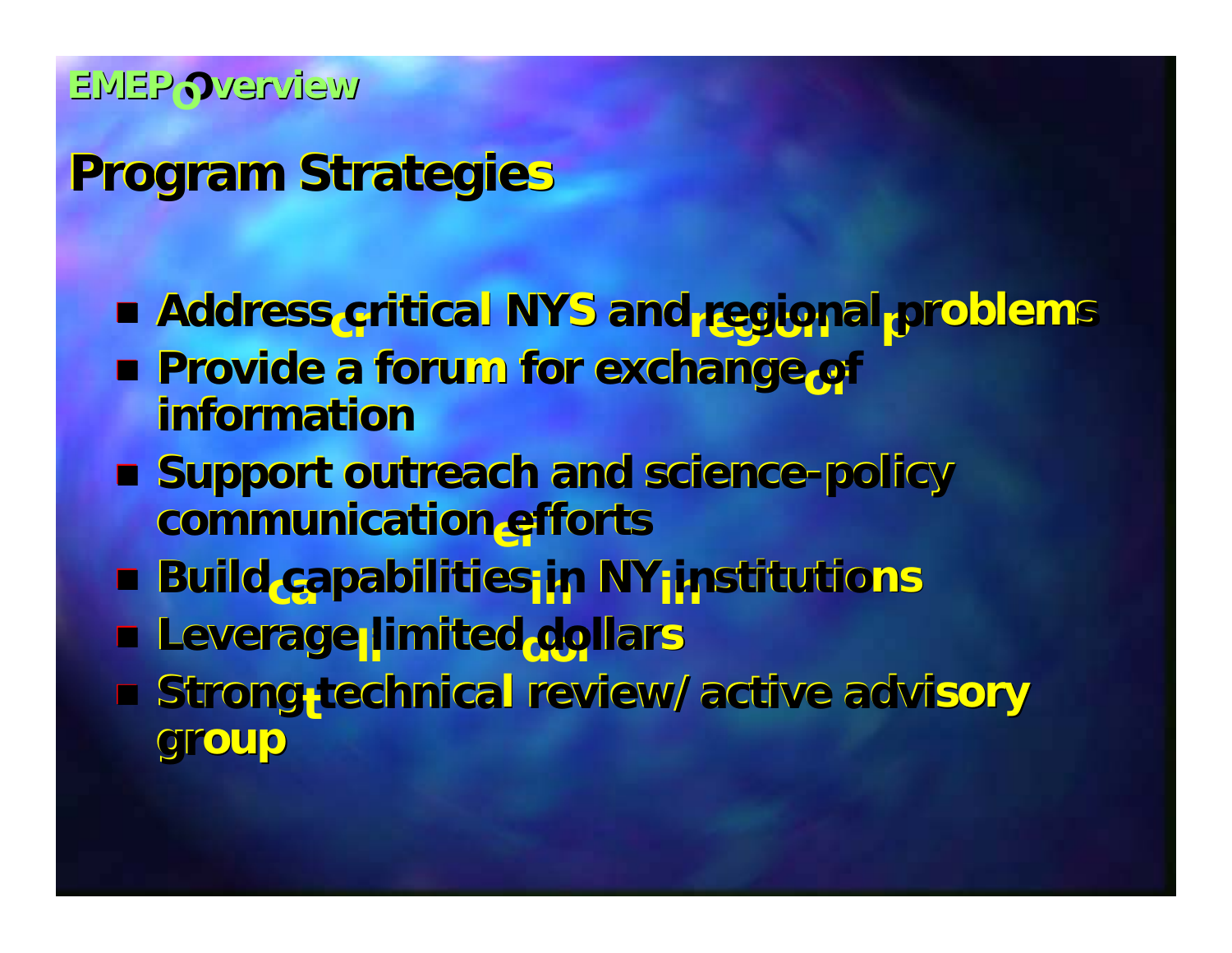#### **EMEPO Overview EMEP verview**

# **Project Portfolio**



■ 34 active<sub>r</sub> Essearch projects ■ 6 projects complete/ 5 more complete in next<sub>ofluarter</sub>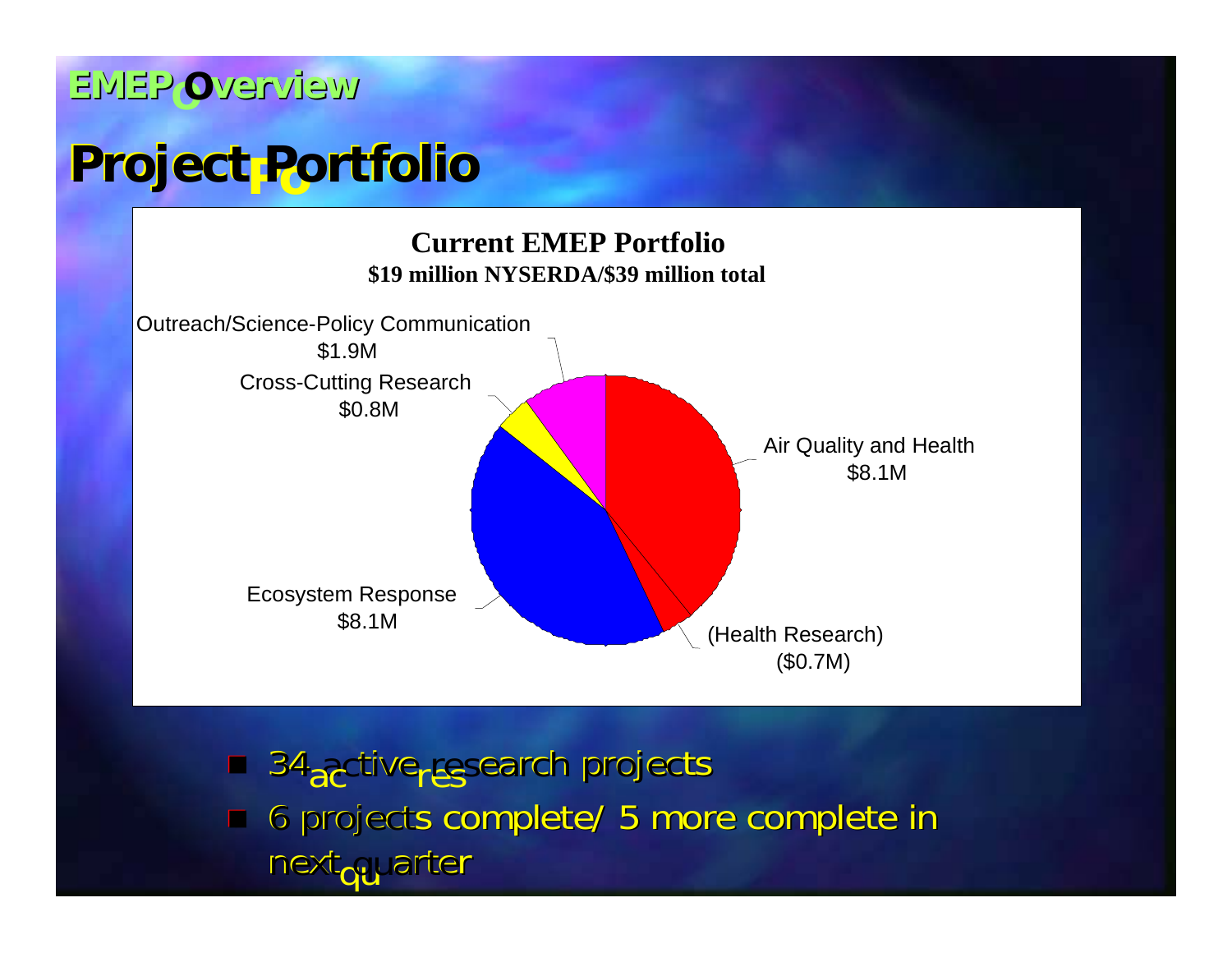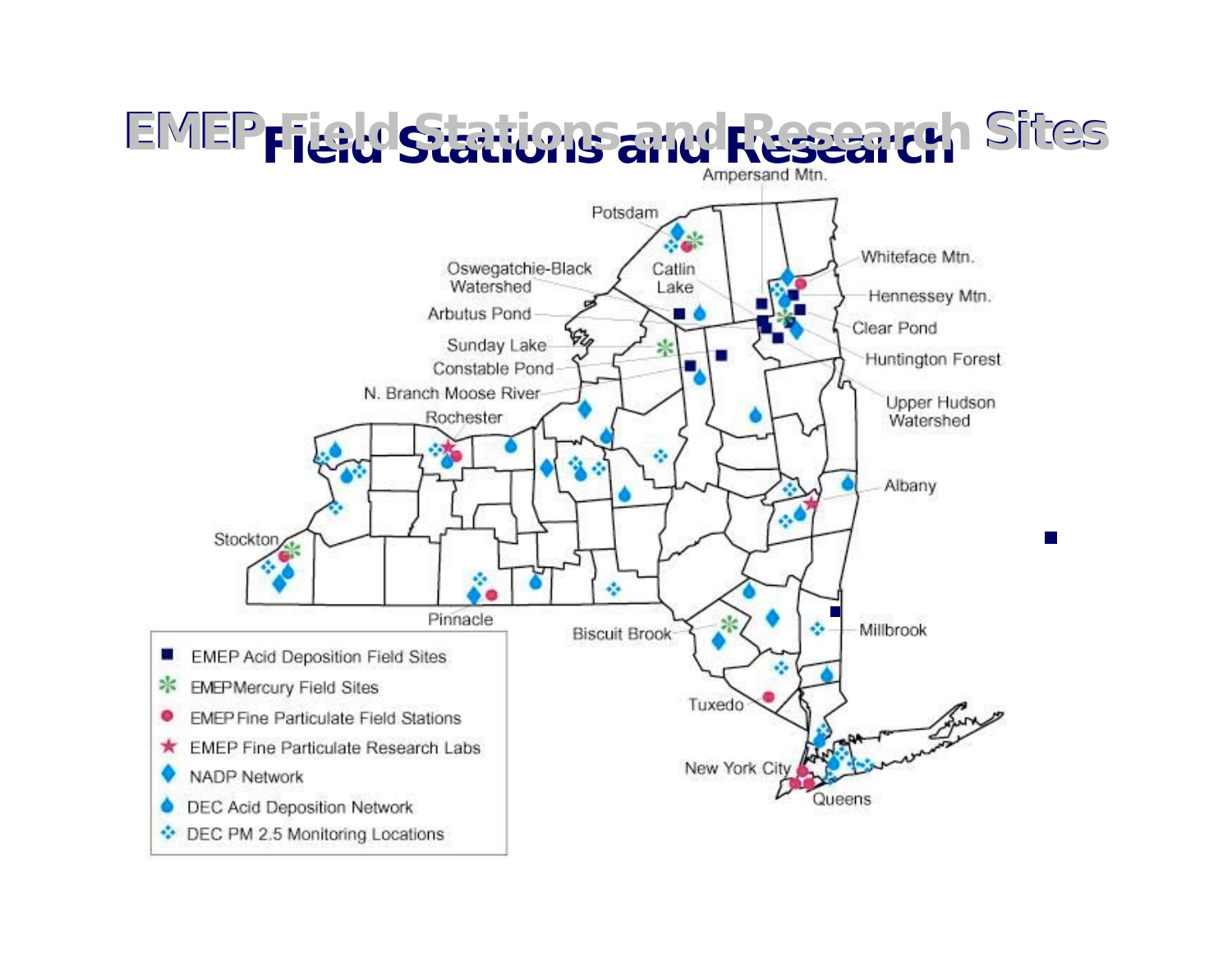#### **EMEPO Overview**

# **Future Directions**

- $\blacksquare$  **Outreach and science communi communication**
	- **Neb-page, fact sheets, primers, data availability, technical reports, "translat ranslation"pie pieces, integrated assessments**

#### **Next solicitation in Dec/Jan**

- **PM synthesis**
- **PM health effects**
- **Other …**
- **Long-term planning**

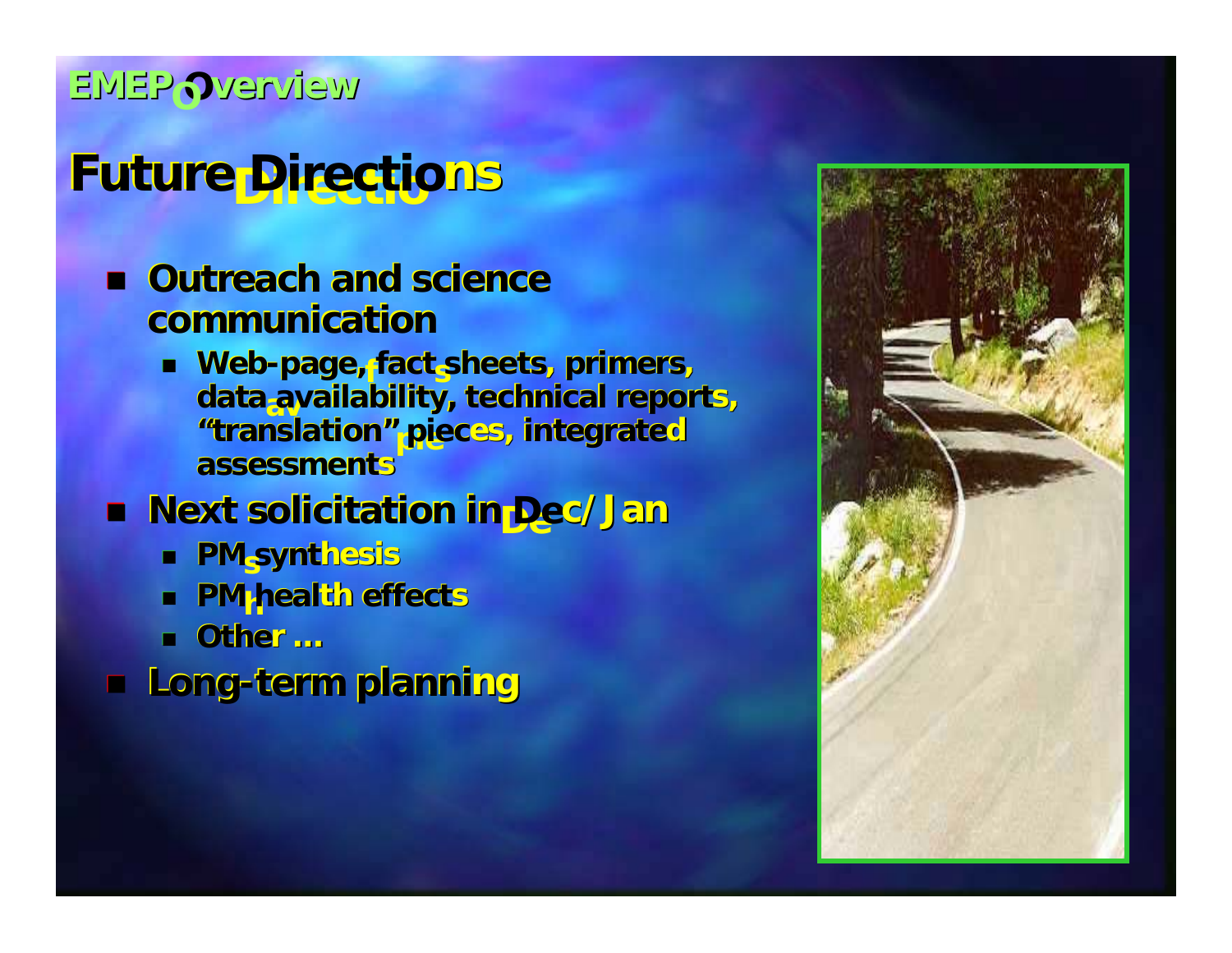#### **EMEPO Overview**

# **Conference Highlights**

### **Tuesday**

- **Policy framework**
- **Big A: Air Quality and Related Health Effects key** science/policy questions associated w/ PM
- **s** Session B: Ecosystem Response<sub>t</sub>to Deposition of S<sub>,</sub> N, Hg
- **Reception**
- **Wednesday Wednesday**
	- **Example Session C: Control Technology**
	- **Session D: Cross-cutting science and policy;issues on Nitrogen**
	- **Improving<sub>t</sub>the scientific basis for decision making**
- Г Poster Sessions!!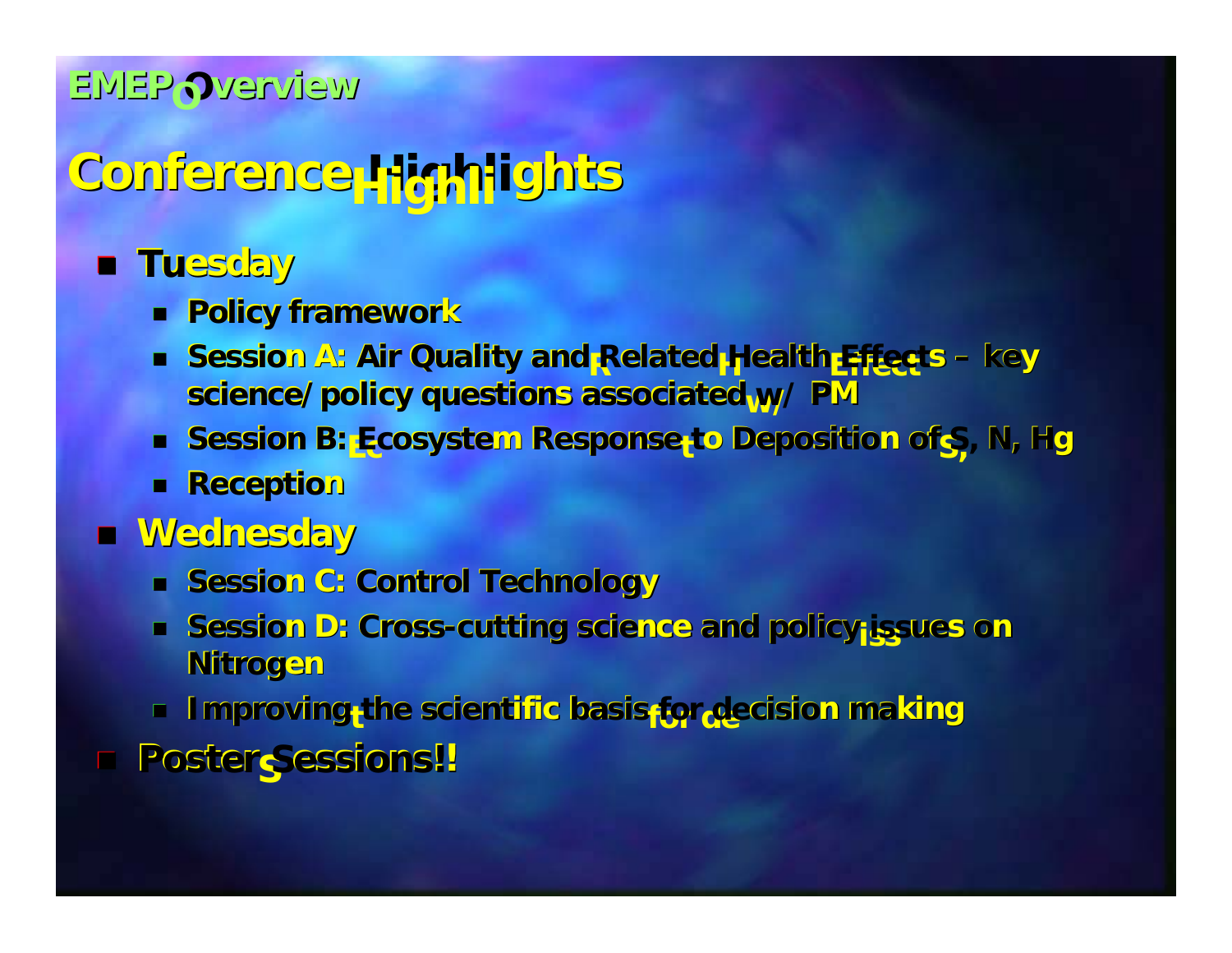# **EMEPO verview**<br> **Cuestions??**

- **Janet Joseph,MarkWatson, Ellen Burkhard, Barry Liebowitz NYSERDA EMEP taff:**
- **Bard [Outreach/Conference Planning]: Joanne Fox-**<br>Przeworski, Zywia Wojnar

### **EMEP Program Advisory Group**

- James deWaal Malefyt, NYS Department of Public Service
- Daniel Luttinger/Lloyd Wilson, NYS Department of Health
- Gopal Sistla/Steven Sanford, NYS Department of Environmental **Conservation**
- Richard Haeuber/Jim Vickery, USEPA
- ST Rao, NOAA
- m. Rashid Shaikh, NY Academy of Sciences
- ٠ Sandra Meier, Environmental Energy Alliance of New York
- Stacey Davis, Center for Clean Air Policy
- Bernard Melewski, Adirondack Council
- Ŧ Ellen Baum, Clean Air Task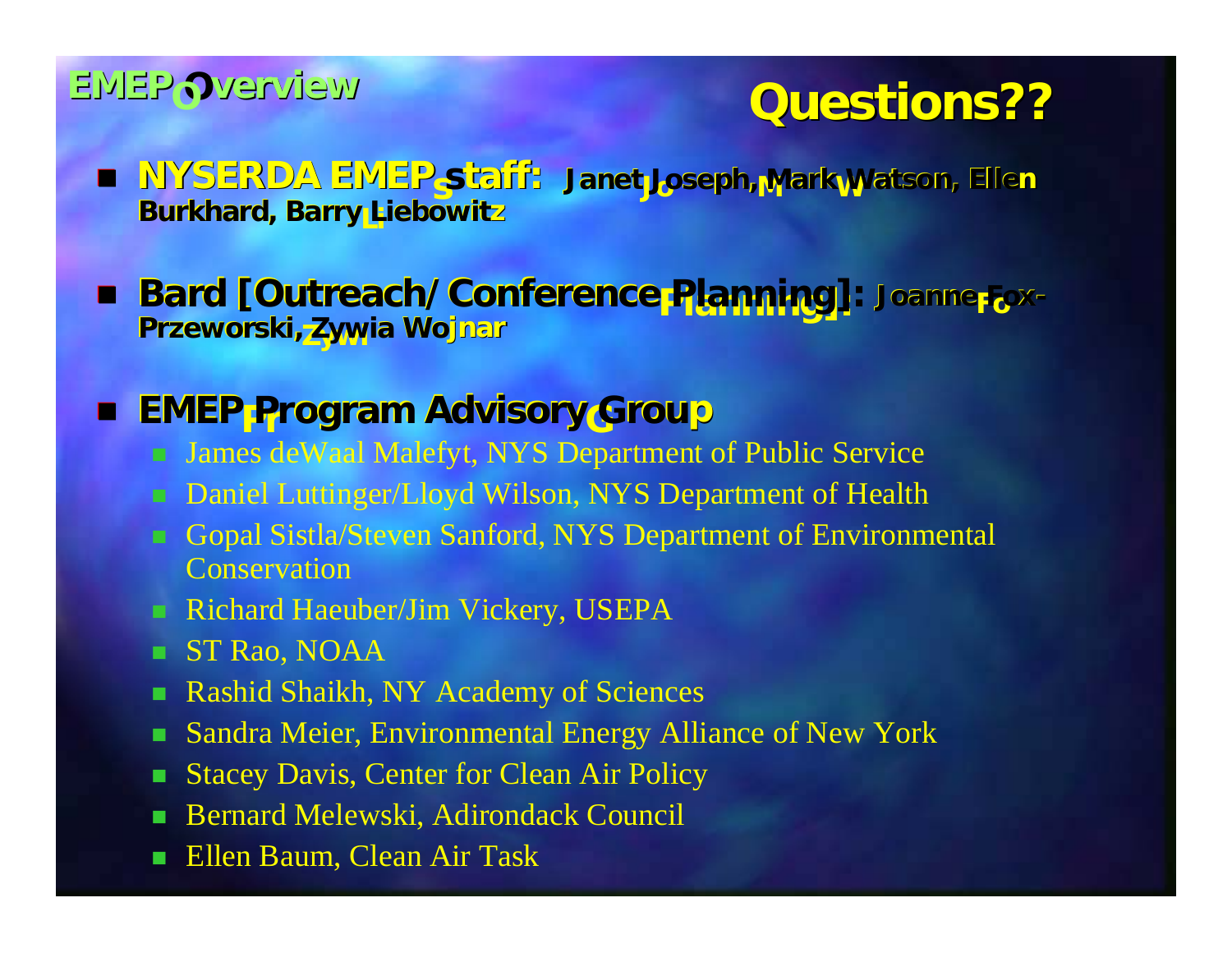# EMEPO verview Cuestions??

# **EMEP Science Advisors**

- Dr. Praveen Amar, NESCAUM
- □ Dr. Stuart Findlay, Institute of Ecosystem Studies
- Dr. William F. Fitzgerald, University of Connecticut  $\blacksquare$  John S. Irwin, U.S. EPA .
- **Dr. Daniel Jacob, Harvard University**
- Dr. Patrick Kinney, Columbia University School of Public **Health**
- **Dr. Scott Ollinger, University of New Hampshire**
- **Dr. George Hidy, Principal, Aerochem Associates**